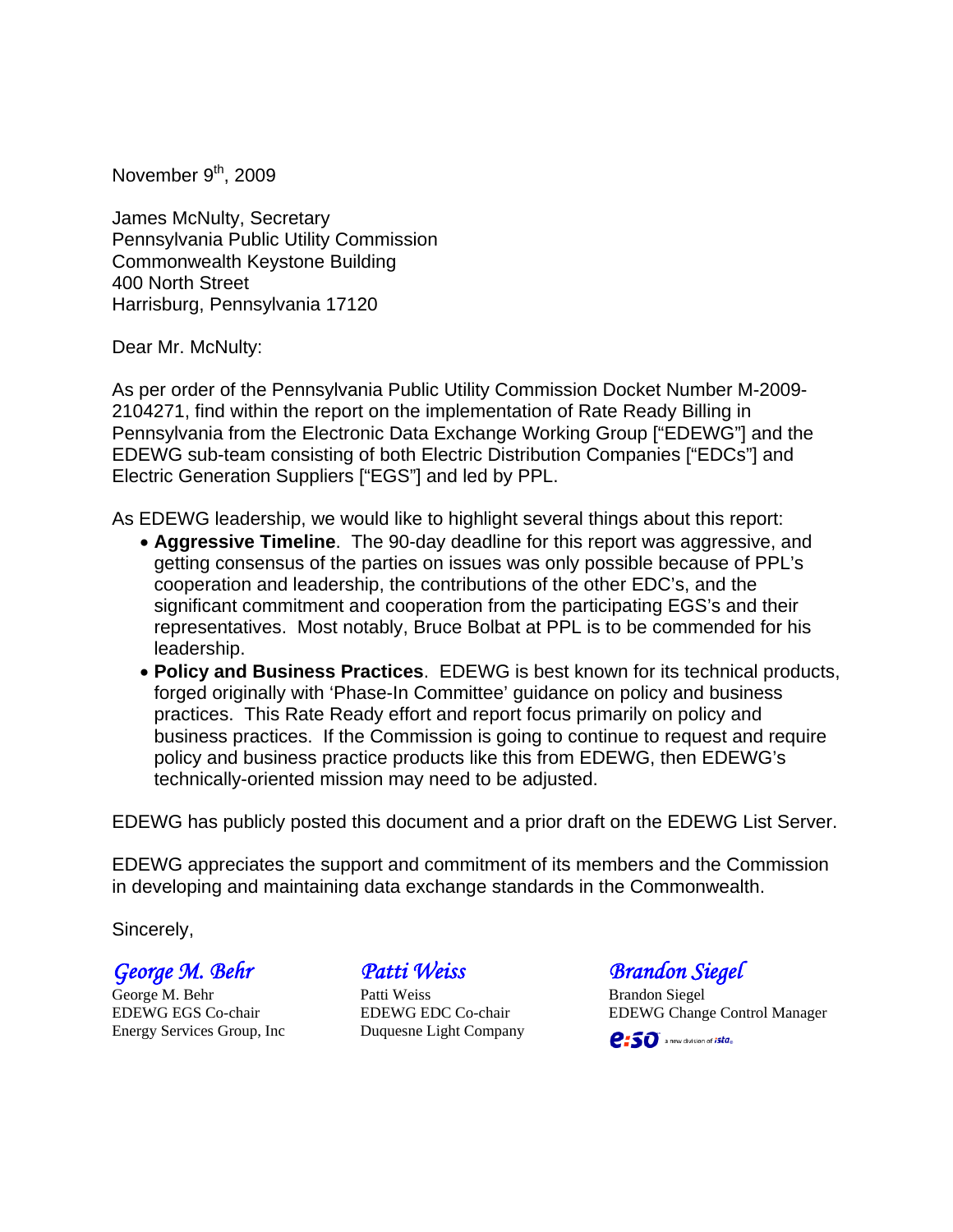# **Table of Contents**

| L.        |  |
|-----------|--|
|           |  |
| П.        |  |
| Α.        |  |
| <b>B.</b> |  |
| C.        |  |
| D.        |  |
| Ε.        |  |
| F.        |  |
| G.        |  |
| Η.        |  |
| I.        |  |
| J.        |  |
| K.        |  |
| L.        |  |
| M.        |  |
| N.        |  |
| O.        |  |
| Ш.        |  |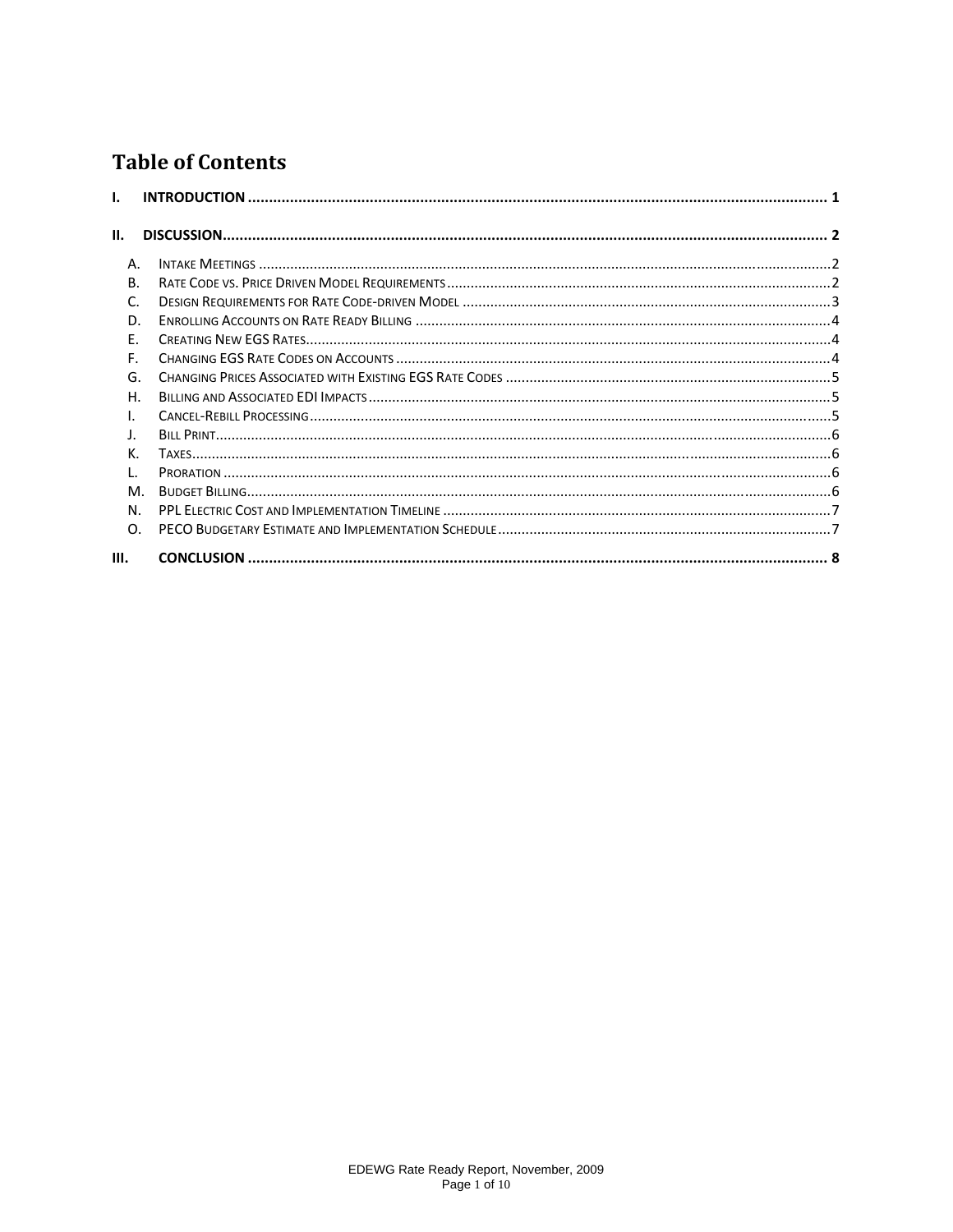#### **EDEWG Sub Team Report Regarding Rate Ready Billing**

# I. INTRODUCTION

The Pennsylvania Public Utility Commission ("Commission"), on August 6, 2009 issued the Retail Markets Order ("Order") directing PPL Electric Utilities ("PPL Electric" or "the Company") to take certain actions to remove barriers to the development of retail competition for Electric Generation Suppliers ("EGS") (Docket No. M-2009-2104271). In its Order, the Commission determined that Rate Ready Billing should be adopted throughout the state of Pennsylvania as a means to reducing barriers to retail electricity competition for EGSs and the Commission required PPL Electric, through its participation in the Electronic Data Exchange Working Group ("EDEWG"), to lead a subteam ("Team") consisting of both Electric Distribution Companies ("EDCs") and EGSs dealing with the topic of Rate Ready Billing. The Team was directed to use a collaborative approach to create both a process and timeline for EDCs that need to implement a Rate Ready Billing structure. PPL Electric and PECO are the two EDCs in Pennsylvania initially impacted by this decision, as all other EDCs in Pennsylvania already offer a form of Rate Ready Billing to EGSs. The PUC requested receipt of the EDEWG subteam's recommendations no later than 90 days from the entry date of the final Order.

"Rate Ready", as defined in the Pennsylvania Electronic Data Exchange Standards for Electric Deregulation (Revised Plan v2.6), refers to the practice in which the Non-Billing Party provides rate information to the Billing Party sufficient to calculate the Non-Billing Party's charges. To state this another way, the EGS provides rate information to the EDC, and the EDC uses that information to calculate EGS charges to the EGS's affected customers and places those charges separately on an EDC consolidated bill. Rate Ready differs from Bill Ready in that the EDC, rather than the EGS, calculates EGS charges and also in that the EDC is required to send the EGS the charges billed to the EGS's affected customers. Under Bill Ready billing, the EGS calculates and sends the EDC the charges to be billed.

This document outlines the high level business practices and system functionality required to implement Rate Ready Billing based on consensus decisions reached by the Consensus Group ("CG"). The CG consisted of PPL Electric, participating EGSs and participating EDI Service Providers. As agreed to by the Team, some detail contained in this document would become part of each EDC's supplier agreement or coordination tariff as appropriate. EDCs will determine, on a case by case basis, which aspects of the group's findings to implement depending on EDC system capabilities and pre-existing business practices. It is **not** the intent of this document to serve as a final requirements document that outlines every action required to support a Rate Ready model for every EDC.

The Team met through a series of teleconference and face-to-face meetings. PPL Electric documented attendance prior to all Team discussions. Companies participating as Team members during this effort included the following:

- **EDCs:** Allegheny Power, Duquesne Light, FirstEnergy, PECO, and PPL Electric
- **EGSs and EDI Service Providers:** ConEd Solutions, Direct Energy, Dominion Retail, e:SO, ESG, FirstEnergy Solutions, Liberty Power, MX Energy, PPLSolutions, SJ Industries, Exelon Energy, Systrends and UGI Energy Services. (Note that EDI Service Providers, represented various EGSs simultaneously and coordinated separate calls with EGSs prior to Team discussions.)

On Page 2 of the Order, the Commission stated that, while the Order's directives "can form a template used by the other EDCs in the Commonwealth, [the Commission] was not mandating such use..." In addition, the Commission correctly recognized "that each EDC is unique and may require different operating directives [and the Commission does] not believe a one size fits all regulation is appropriate at this time." Accordingly, the EDCs in Pennsylvania interpreted this Order as applying directly to PPL Electric. Therefore, other than PPL Electric, the EDCs do not assume the existence of an obligation to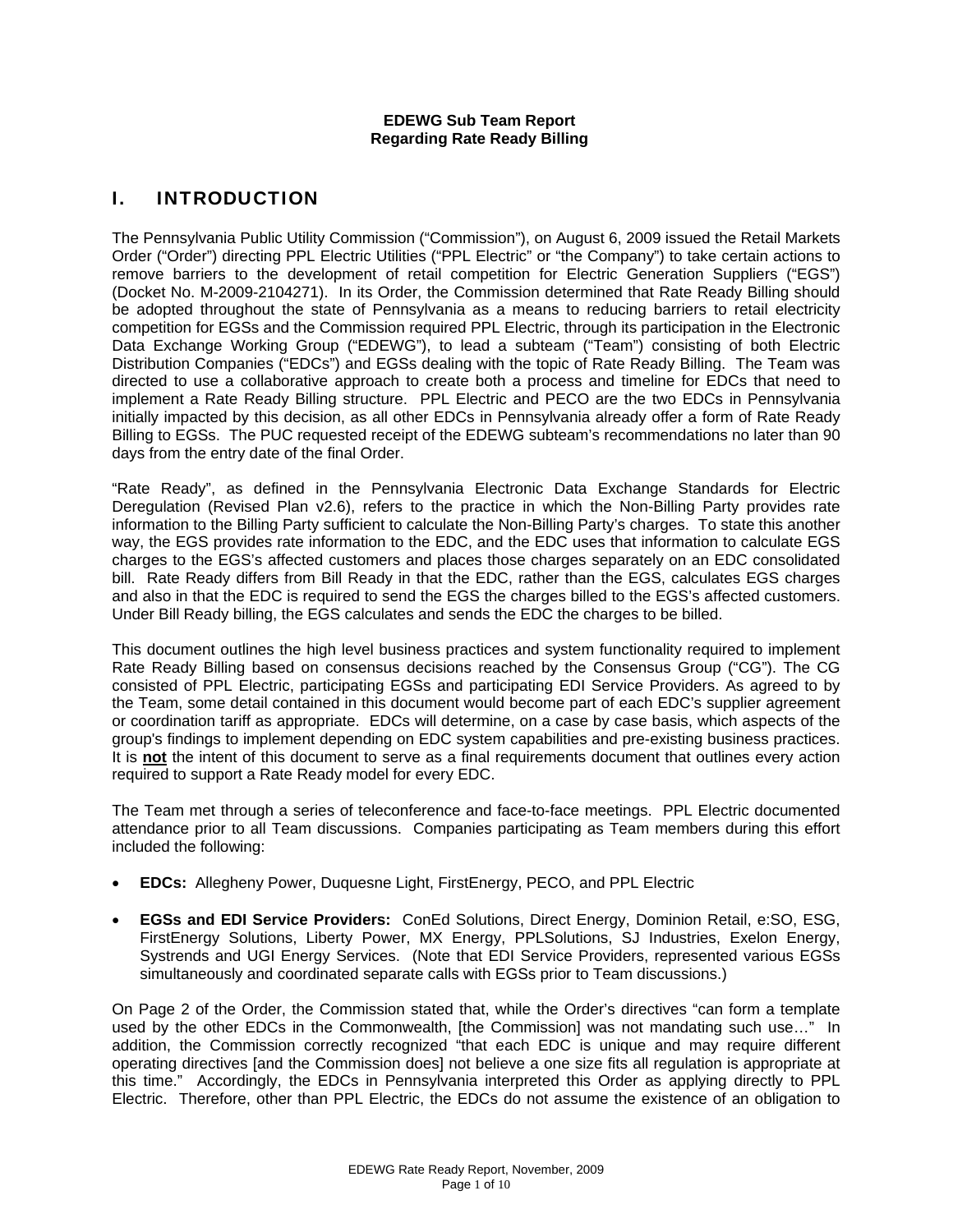implement or modify Rate Ready Billing as a result of either the Order or the submission of this plan. The EDCs understand that the Commission has an ultimate goal of commonality of choice rules for Pennsylvania and participated in this discussion with that goal in mind.

Given the differences between EDC system capabilities, the Commission should consider the Rate Ready solution requirements proposed for PPL Electric and PECO to be completely independent of one another, consisting of different solutions, enabled by different implementation capabilities, and adhering to different implementation timelines. This plan does not represent an obligation on the part of other EDCs with existing Rate Ready programs to modify those programs as outlined below. Those EDCs participated on the Team in an advisory capacity only and had no input to consensus.

Unless otherwise noted, the "Discussion" portion of this document describes the activities and decisions of the CG in detail.

- Part A, "Intake Meetings", describes the Team's initial meetings, the purpose of which was for all stakeholders to have a consistent understanding of existing Rate Ready Billing implementations by Pennsylvania EDCs as well as the associated EGS requirements for these Rate Ready Billing programs.
- Parts B through L outline the various positions of the CG on the standard business practices and associated implementations of those practices. In instances where the CG did not reach consensus, this document outlines those differences of opinion which prevented the CG from reaching consensus.
- Part M and Part N outline the estimated implementation costs and associated implementation timelines for PPL Electric and PECO respectively.

All business processes and procedures concerning payments to EGS, customer disconnects for nonpayment, bankruptcies, and purchase of receivables programs are outside the scope of this Team's recommendations.

# II. DISCUSSION

## **A. INTAKE MEETINGS**

 1. PPL Electric convened the Team as directed by the Commission. The Team held its first meeting on September 8, 2009 and held regularly scheduled teleconference meetings three times per week as well as three face-to-face meetings in September and October of 2009. Three of the Pennsylvania EDCs currently offering Rate Ready solutions explained the details of their Rate Ready programs and associated system implementations. Duquesne Light, Allegheny Power and FirstEnergy each presented information to the Team separately using a combination of process flow diagrams and written presentation materials. The Team spent significant time discussing and evaluating the existing EDCs' programs. The Team asked general and probing questions to identify crucial issues sufficient for the Team to understand the functionality of the existing EDC Rate Ready programs.

 2. During this time, some of the participating EGS representatives met separately and compiled a list of desirable Rate Ready business requirements which was presented to the Team subsequent to the EDC's presentations referenced above. The Team assembled a comparison matrix that was used to capture the key issues, to address areas of concurrence in business practices utilized by different EDCs, to compare existing EDC programs with the requirements submitted by the EGSs, and to identify areas where the CG could not come to total agreement on solutions**.** 

# **B. RATE CODE VS. PRICE DRIVEN MODEL REQUIREMENTS**

1. Two suggested Rate Ready models were identified by the EGSs. A "Rate Code-driven" model and a "Price-driven" model. The Rate Code-driven model utilizes a minimum of three (3)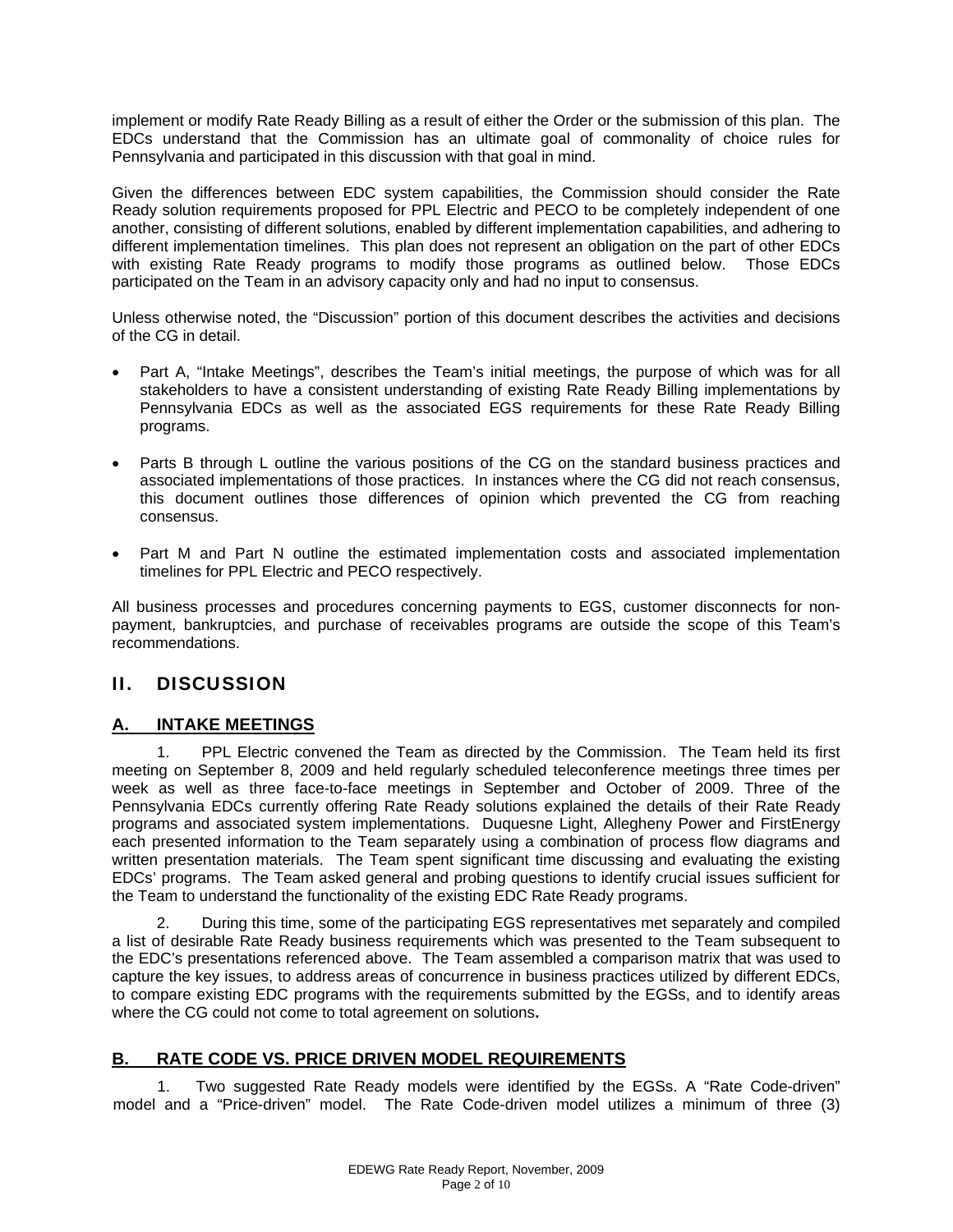alphanumeric characters to define an EGS rate code. The Price-driven model does not utilize a Rate Code, rather it depends only upon the price(s) specific to each customer account.

2. PPL Electric and PECO both concluded that implementing both the Rate Code-driven model and the Price-driven model would unreasonably extend the implementation time frame and would significantly increase the associated cost. The assessments of both companies concluded that the models contained enough differences such that both companies would need to design and implement each model separately from a systems perspective.

3. The EDCs reviewed their system capabilities and reached consensus on their preference for the Rate Code-driven model over the Price-driven Model.

4. The CG was able to reach full consensus on the use of the Rate Code-driven model for the initial implementation at PPL Electric.

5. EGSs that preferred the Price-driven model may want to revisit the Price-driven model in the future.

#### **C. DESIGN REQUIREMENTS FOR RATE CODE-DRIVEN MODEL**

 1. The Team agreed that EGS charges on the bill for a particular customer's account will be based upon the rate code provided by the EGS on either the EDI 814 Enrollment transaction or the most recent EDI 814 Change transaction (see Part F) associated with the customer's account.

 2. The Rate Code-driven model requires an EGS to formulate its price and assign a rate code which would be included on the EDI 814 Enrollment/Change transactions. Having reviewed the EGSs' needs for rate codes and the capability to implement the rate codes by EDCs, the CG agreed to use rate designs with a limited number of pricing components, including:

- Usage (kWh) charge only (No Proration)
- Demand (kW) charge only (No Proration)
- Flat fixed monthly charge (No Proration)
- Any combination of Usage, Demand, and Flat fixed monthly charge.
- % of default service rate (Must be flat POLR rate; % could be either a premium or discount to the POLR rate)
- Flat fixed monthly charge, plus % of default service rate (Must be flat POLR rate)

 3. The intent with these permitted rate designs is to mimic simple fixed rate structures using standard pricing components. Structures relating to blocking or to any complex rates that vary based on other parameters will not be offered. The CG came to consensus that EGSs who wanted to implement more complicated rate designs should exercise their option to utilize either Bill Ready EDC Consolidated billing or Dual billing.

 4. The CG agreed that the EDC will provide the EGS with a minimum of a three (3) character alphanumeric rate code which will allow for a substantial number of distinct and separate rates with up to five (5) decimal place precision on each pricing component. EGS rate codes will not be EDC rate class specific. The EDCs will not remove unused rate codes without consent of the EGS.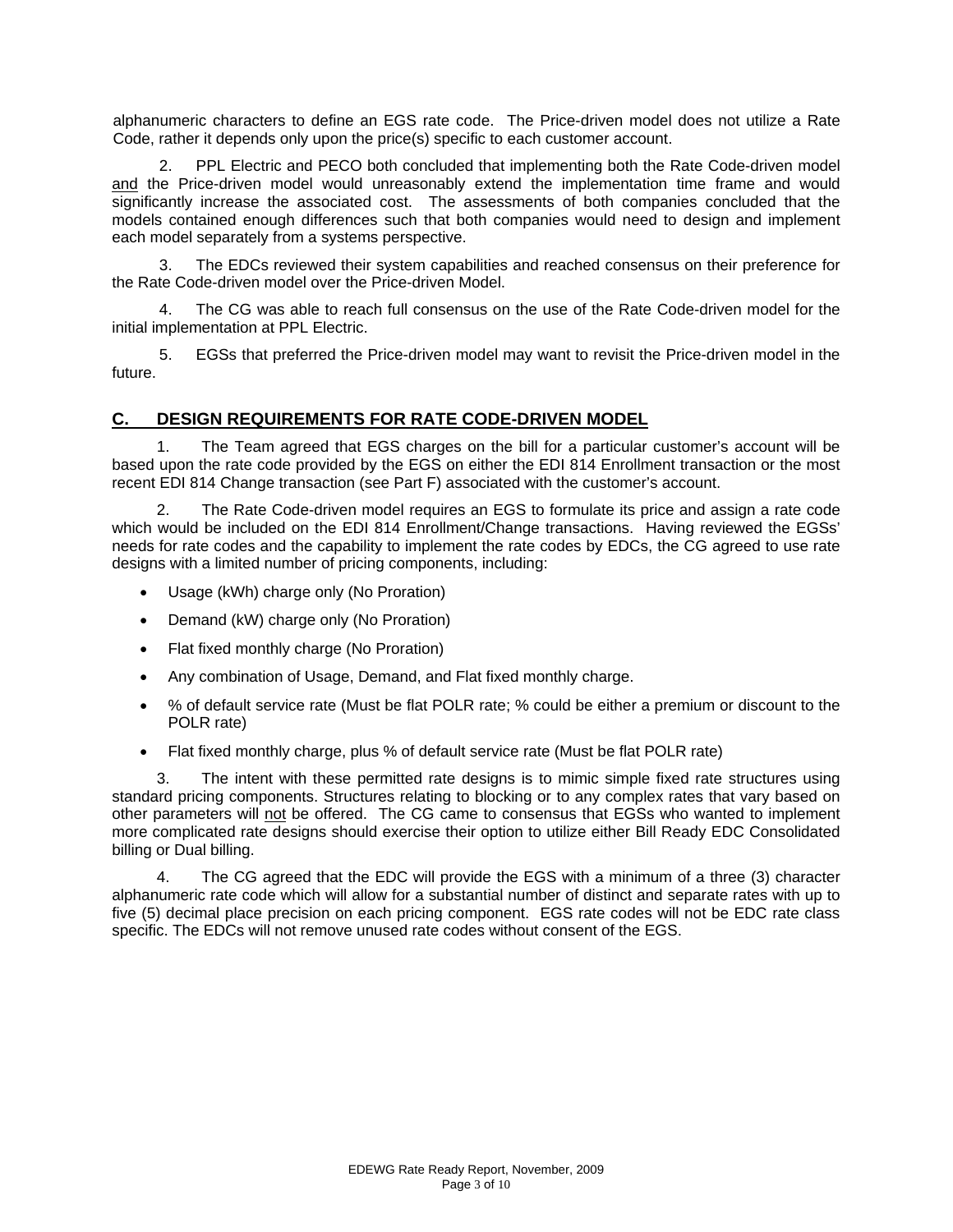## **D. ENROLLING ACCOUNTS ON RATE READY BILLING**

 1. The CG agreed that similar to Bill Ready today, PPL Electric and PECO would allow the EGS to enroll an account by submitting an EDI 814 Enrollment Request. The same switching rules that apply for existing enrollments will continue to apply to Rate Ready Billing. The EDC will reject enrollments for EGS rate codes not previously established in the EDC's systems.

 2. The CG agreed that EDCs will provide the EGS the capability to switch between Bill Ready, Rate Ready and Dual Bill billing options by submitting changes via EDI 814 Change transactions, exactly the same way as switches are done today between Bill Ready and Dual Billing. EDCs differ on how they handle the effective date of the Change transaction. Because not all EDCs treat this process identically, further discussion may be required as to whether there should be a statewide standard to address the handling of the effective date on bill option changes.

3. The Team agreed that the EDC will use the tax exemption percentage provided by the EGS on the 814 Enrollment/Change transaction to calculate Sales Tax for the EGS portion of the bill. Each tax calculated by the EDC will be included separately on the Rate Ready 810 transaction sent to the EGS.

## **E. CREATING NEW EGS RATES**

 1. The CG agreed that, as preferred by the represented EGSs, the EDCs will implement an automated approach to rate code creation and maintenance. PPL Electric will explore providing a website interface for the EGS to use to establish new rate codes or to update price information on existing rate codes. PECO will explore the use of EDI to fulfill this same task, analyzing both EDI and website system approaches. Regardless of which method is used, the EDC will provide confirmation informing the EGS that the EGS rate code was added to the EDC's system. The electronic confirmation will echo to the EGS the rate code, pricing components and date the rate code or price changes related to the rate code will go into effect as submitted to the EDC by the EGS.

 2. The CG agreed that the number of rate codes an EGS will be able to add to those retained by a given EDC at a particular point in time, will depend on the solution that the EDC will use to implement new rates. PPL Electric is currently reviewing system approaches to support a Rate Ready Billing option. Depending on level of automation under each approach, timing could vary. If PPL Electric is unable to fully automate its solution within the timeframe in which it is expected to comply, PPL Electric may need up to 14 calendar days to establish the rate codes and confirm the results with the supplier. An automated solution would meet the EGS' desired 7 calendar day turnaround with no manual intervention to implement new rates. PECO indicates that the lead time would vary, depending on both the system approach taken for Rate Ready Billing implementation and on the impacts to the business process that PECO employs to test new or modified rates and prices in compliance with existing required Sarbanes-Oxley (SOX) controls. The EDCs agree to maximize the number of requests to the fullest extent possible within the functionality of the systems and processes used by the EDC.

# **F. CHANGING EGS RATE CODES ON ACCOUNTS**

 1. The CG agreed that requests to change the EGS rate code on a particular account must be processed in 14 calendar days or preferably less. The last EGS rate change processed must serve as the EGS rate change of record. The scheduled effective date of the change is provided on the 814 Change Response. The EDC will reject the Change request if the EGS fails to provide a valid EGS rate code in the 814 Change transaction. The rate code must be validated in the EDC's system prior to the Change request being submitted.

 2. EDCs will not limit the number of EGS rate code changes. The last change processed will be the effective rate code.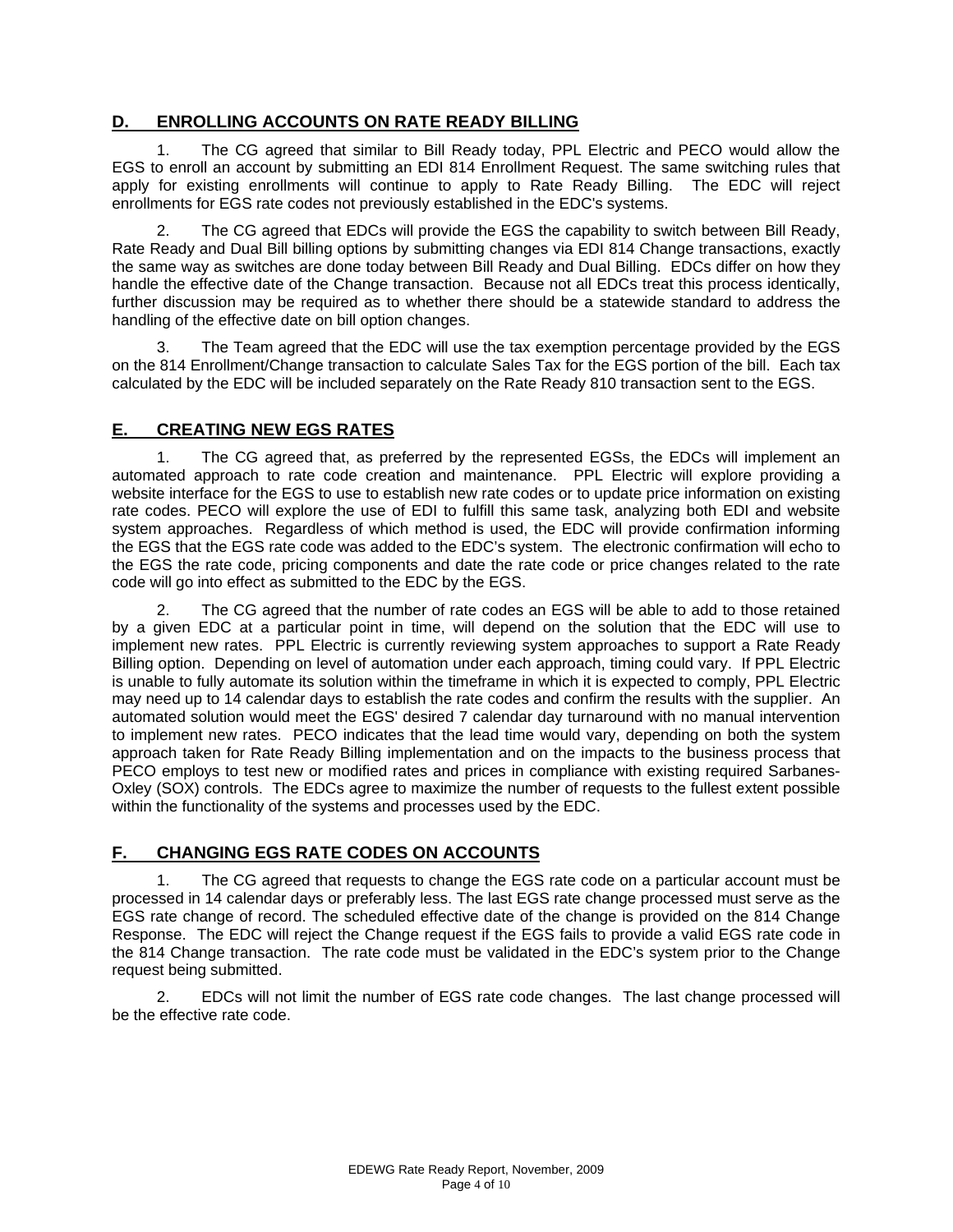## **G. CHANGING PRICES ASSOCIATED WITH EXISTING EGS RATE CODES**

 1. The CG agreed that requests to change the pricing components associated with an existing EGS rate code on a particular account must be processed in 14 calendar days or preferably less.

 2. The CG agreed that the EDC will provide the EGS the ability to change any pricing component associated with an existing EGS rate code. The EDC will provide confirmation that the EGS pricing component(s) have been modified in the EDC's systems.

The CG agreed that the confirmation will echo back in electronic format to the EGS the pricing components modified within the selected EGS rate code and the effective dates of the prices as submitted by the EGS.

4**.** EGSs will not be able to add or remove pricing components of an established rate code. A new rate code will be required if an EGS desires to offer a product with a different pricing component.

 5. If a price change to an existing rate code is received by PPL Electric by the agreed-upon lead time, then that price would be effective for the current service period ending with the next meter read.

 6. EDCs will not limit the number of EGS price changes on a rate code. The last change processed will be the effective price.

#### **H. BILLING AND ASSOCIATED EDI IMPACTS**

 1. The CG agreed that the EDC will calculate the EGS charges for the period being billed based on the pricing components of the EGS rate code for the customer's account and will place the associated EGS charges on the customer's bill. The EDC will base charges on the identical billed usage and demand for both EDC and EGS charges (as opposed to measured or registered usage and demand). As with Bill Ready today, the EDC will ensure that EGSs receive an EDI 867 Monthly Usage transaction for all accounts that they serve within one business day of the meter read, regardless of billing option selected for that account. In parallel with issuing the bill for a Rate Ready account, the EDC will send an EDI 810 transaction to the EGS serving that account which will indicate the EGS portion of charges billed to the customer.

 2. The Team agreed that the EDI 810 transaction will display the price, quantity, unit of measure and total amount for each pricing component. For example, a kWh charge will include the number of kWh, the price per kWh, and the total amount of kWh charges billed.

 3. The Team agreed that the EDI 810 transaction will display actual current EGS charges in all cases.

#### **I. CANCEL-REBILL PROCESSING**

1. The CG agreed that a cancel-rebill for a prior billing period must use the EGS billing parameters associated with that period, including the EGS rate code, the pricing components of that rate code, the tax exemption percentage, and the billing option associated with that period.

2. Cancel-rebills can be processed as long as the EGS of record is active with the EDC. The Team agreed that when an EGS is no longer active with the EDC and a cancel-rebill is necessary, the EDC will handle such cancel-rebills on a case by case basis.

3. The Team agreed that when a bill period for a Rate Ready account is cancelled, the EDC will submit an EDI 867 Monthly Usage Cancel transaction and an EDI 810 cancellation transaction to the EGS of record for that billing period. These transactions will indicate the cancelled usage and charges respectively.

4. The Team agreed that when a bill period for a Rate Ready account is rebilled, the EDC will submit an EDI 867 Monthly Usage transaction and an EDI 810 rebill transaction to the EGS of record for that billing period. These transactions must indicate the usage and rebilled charges respectively.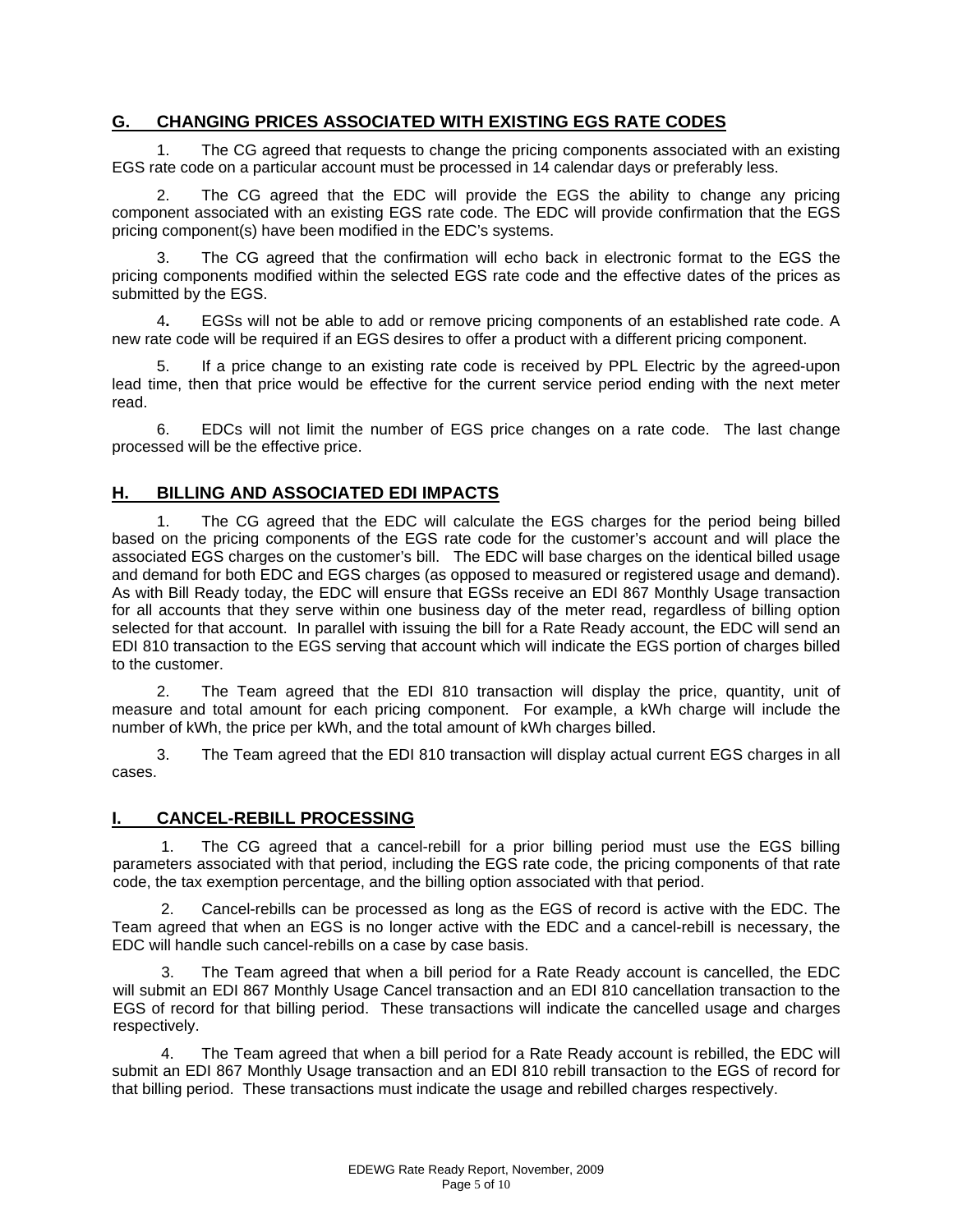#### **J. BILL PRINT**

1. The CG agreed that the EDC will list each pricing component associated with the EGS charges for a particular bill period on the bill as a separate line item with a total and the associated breakdown. For instance, if an EGS rate code includes a fixed monthly charge, a kWh price for usage, and a kW price for demand, then the bill for that account will contain three (3) separate line items, one for each component, and the kWh and kW line items will indicate the equation used to calculate the associated charge with both price and usage units (Example: 0.22356 cents/kWh X 50 kWh).

2. The CG agreed that the EDC will list taxes calculated by the EDC associated with the EGS charges, for a particular bill period on the bill as a separate line item. See Part K for additional information on taxes calculated by the EDC.

 3. The Team agreed that the bill will include a summary line item totaling all components listed for EGS charges.

 4. The CG agreed that the bill will include the EGS Rate Code and/or, if available, the literal/text name associated with that rate code.

 5. The CG agreed that EDCs who support alternative forms of billing outside of sending a physical bill to the customer (for instance, electronic billing using EDI transactions) will modify such billing methods to accommodate the bill print impacts outlined above.

#### **K. TAXES**

1. The EGS is responsible to hold tax exemption certificates for its own charges. An EGS is not required to submit tax exemption certificates to the EDC. When calculating taxes, the EDC will use the last tax exemption percentage submitted by the EGS on an 814 Enrollment/Change transaction.

2. The Team agreed that the EDC will provide the capability for an EGS to change the existing tax exemption percentage on a Rate Ready account that it serves. The trigger for the tax exemption percentage change will be an EDI 814 Change Request from the EGS. The change on the account will be effective for the entire current billing cycle during which the EGS's request is received.

The CG agreed that in the Supplier Agreement, the EDC will specify which taxes are calculated by the EDC.

The Team agreed that the last EGS tax exemption change processed will serve as the EGS tax exemption percentage of record. The tax exemption change on the account will be effective for the entire current billing cycle during which the EGS's request is received.

#### **L. PRORATION**

1. The CG agreed that the EDCs will not be responsible for prorating the following rate designs identified in C2 above:

- EGS usage (KWs charges)
- Demand (KW charges)
- Flat fixed monthly charges

#### **M. BUDGET BILLING**

PPL Electric will perform budget billing for both the EDC's and EGS's charges.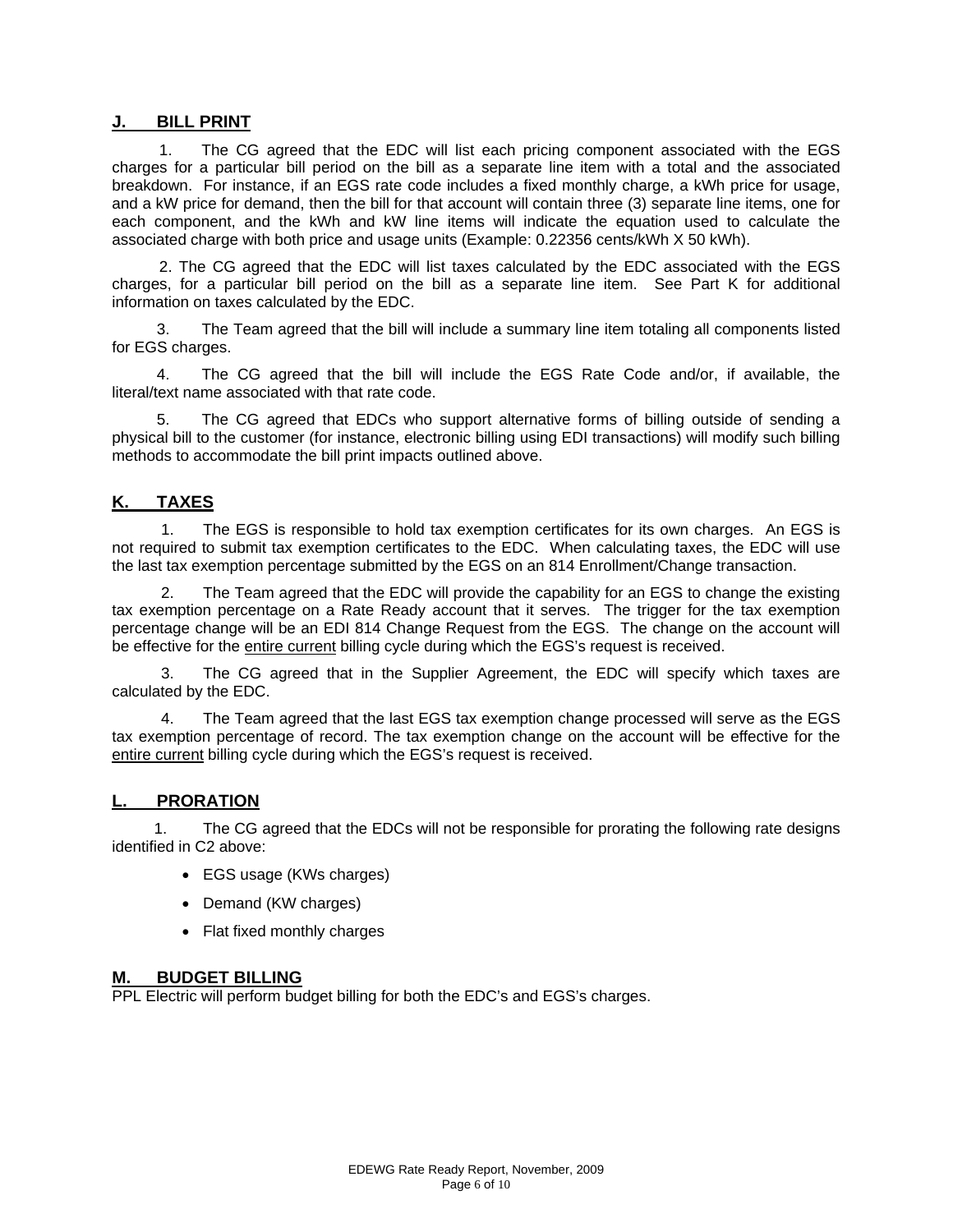#### **N. PPL ELECTRIC COST AND IMPLEMENTATION TIMELINE**

1. PPL Electric has estimated the cost of a fully automated Rate Ready Billing system at approximately \$1.3MM. PPL Electric expects a software development effort that fully automates the implementation of Rate Ready as outlined in this document by the EGSs and concurred by the CG could be completed by the end of the third quarter 2010. PPL Electric will assume that the shortest implementation of the Rate Ready system as agreed to by the CG is most desirable. The CG acknowledges that meeting the shortest implementation will require PPL Electric to begin this effort prior to Commission approval in order to complete it by the end of September 2010.

2. Should PPL Electric be required to meet a shorter deadline than our proposed end of the third quarter 2010, PPL Electric will attempt to rollout a program that will have significantly limited capabilities compared to the CG solution. This temporary solution will not include all of the components such as a web interface and automated "hands off" rate code creation and change procedures as identified in this filing. PPL Electric may recognize an increased cost due to potential short term disposable software development and higher operating costs to support the manual operations. Furthermore, installing a short term Rate Ready Billing solution could add additional risk due to the accelerated delivery, a potential second deployment and a change in existing business processes.

#### **O. PECO BUDGETARY ESTIMATE AND IMPLEMENTATION SCHEDULE**

PECO does not read the Order to reject the retail competition provisions of PECO's default service case settlement – which were negotiated and agreed to with the Retail Energy Supply Association and other EGSs and parties to PECO's Default Service Plan ("DSP") case – and which were approved by the Commission in April. These approved provisions address PECO's electric choice commitments following the expiration of its rate caps on January 1, 2011 through the end of its default service plan on May 31, 2013, and PECO is currently working to implement these commitments. As such, PECO does not interpret the Order as a mandate for PECO to implement a Rate Ready program. PECO has participated in Team discussions and joins in submission of this plan with that consideration, and the schedule provided below provides associated effort necessary to implement Rate Ready Billing as opposed to specific implementation dates.

PECO expects that the budgetary estimate and high-level implementation schedule provided in this plan is subject to change, as eventual realization of both would require a significantly more detailed analysis of business process and system requirements. PECO also would look to more precisely determine the associated cost estimates and implementation schedules, taking into account all changes that have happened since the initial high-level analysis captured in this plan was conducted and presented to the Commission.

PECO has initially estimated the system implementation cost of a fully automated Rate Ready Billing solution meeting the requirements outlined above to be approximately \$3.3 million. This estimate assumes that PECO would implement a website interface (rather than EDI) for the EGSs to use to establish new rate codes or to update price information on existing rate codes. In accordance with this cost, PECO estimates an 18-month implementation timeline outlined as follows:

- Two months for detailed business process analysis and requirements gathering
- Three months for solution's detailed technical design
- Four months for solution system build / development
- Five months for solution pre-deployment testing
- One month for deployment
- Three months for updating and initial execution of supplier certification testing processes for Rate Ready Billing (includes full testing cycle between PECO and the first EGS(s) electing Rate Ready Billing)